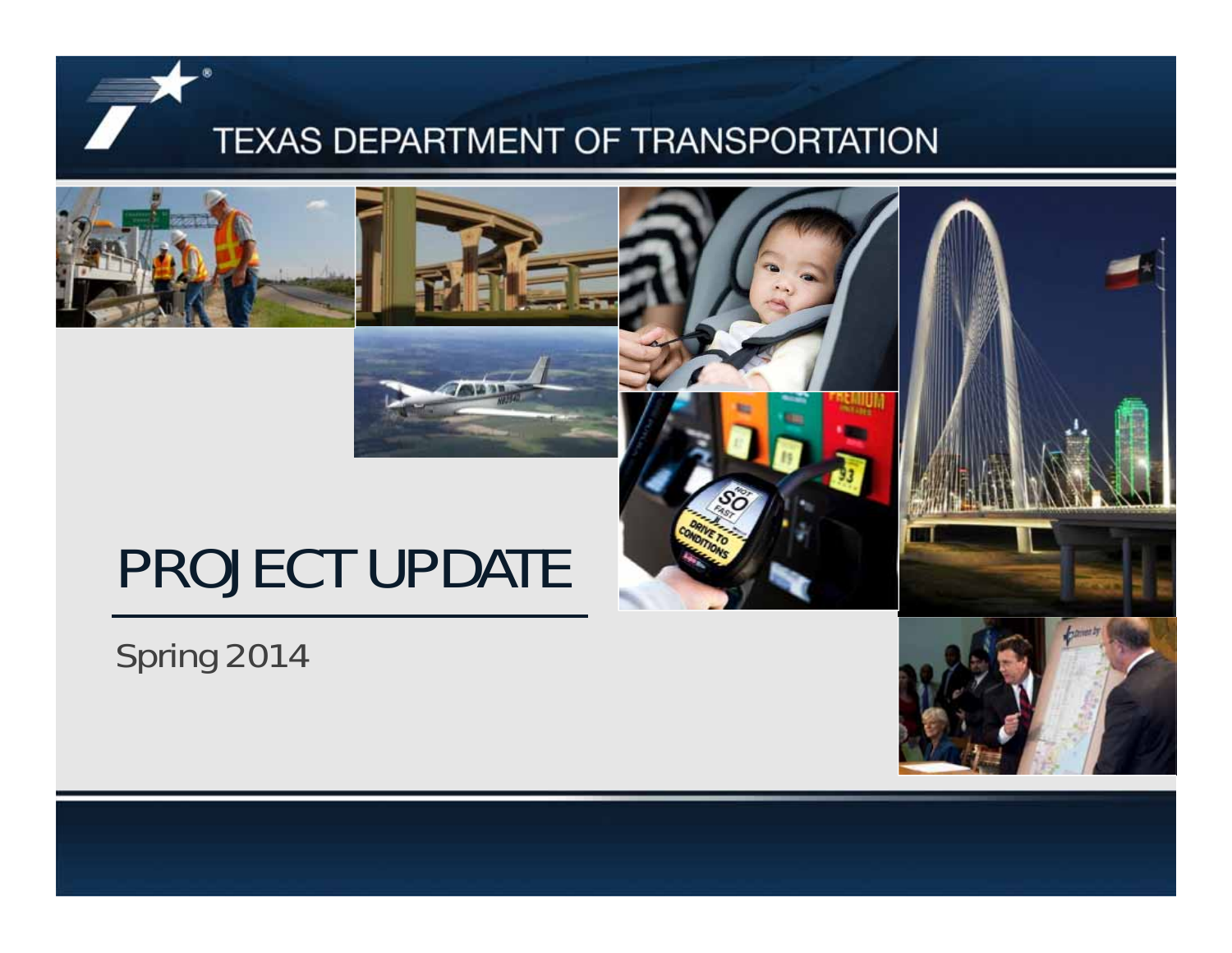# BACKGROUND

Spring 2014

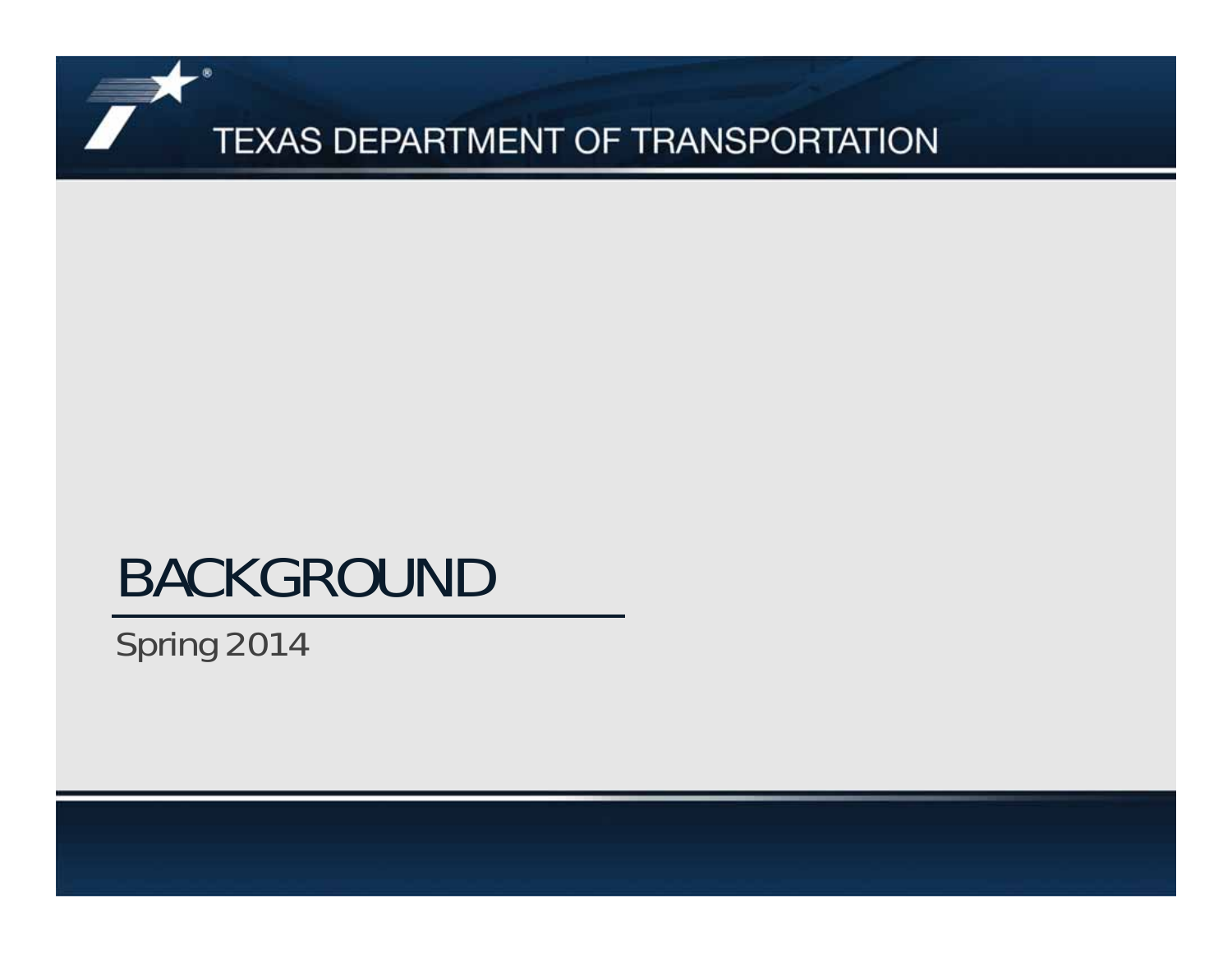# Why study rail between Oklahoma and South Texas?

- IH-35 is congested and will continue to get more congested as Texas' population and economy grow.
- Passenger rail service could fit the needs of many travelers and reduce demand on the state's roadways.
- Study will provide a blueprint for feasible rail improvements.

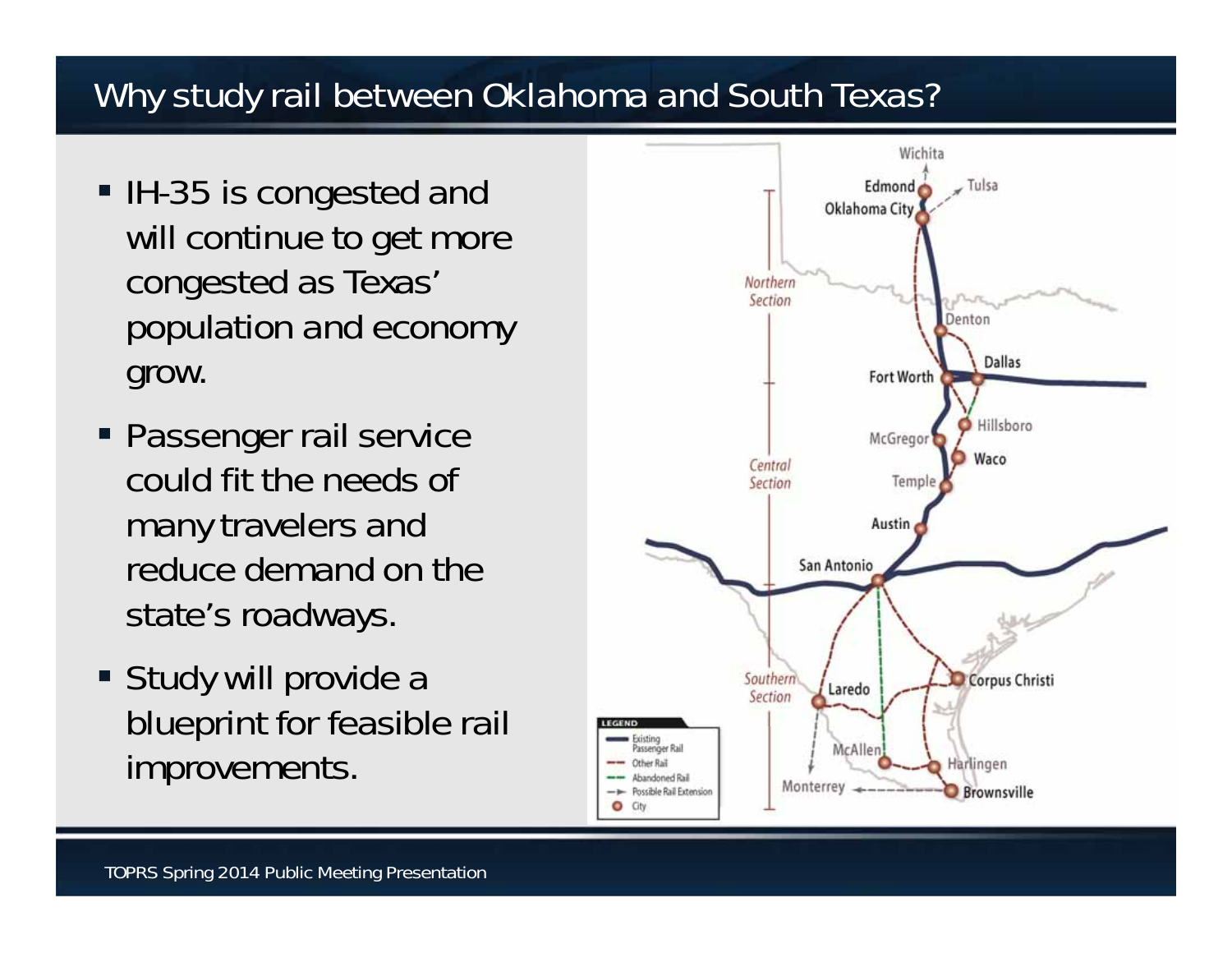## Schedule

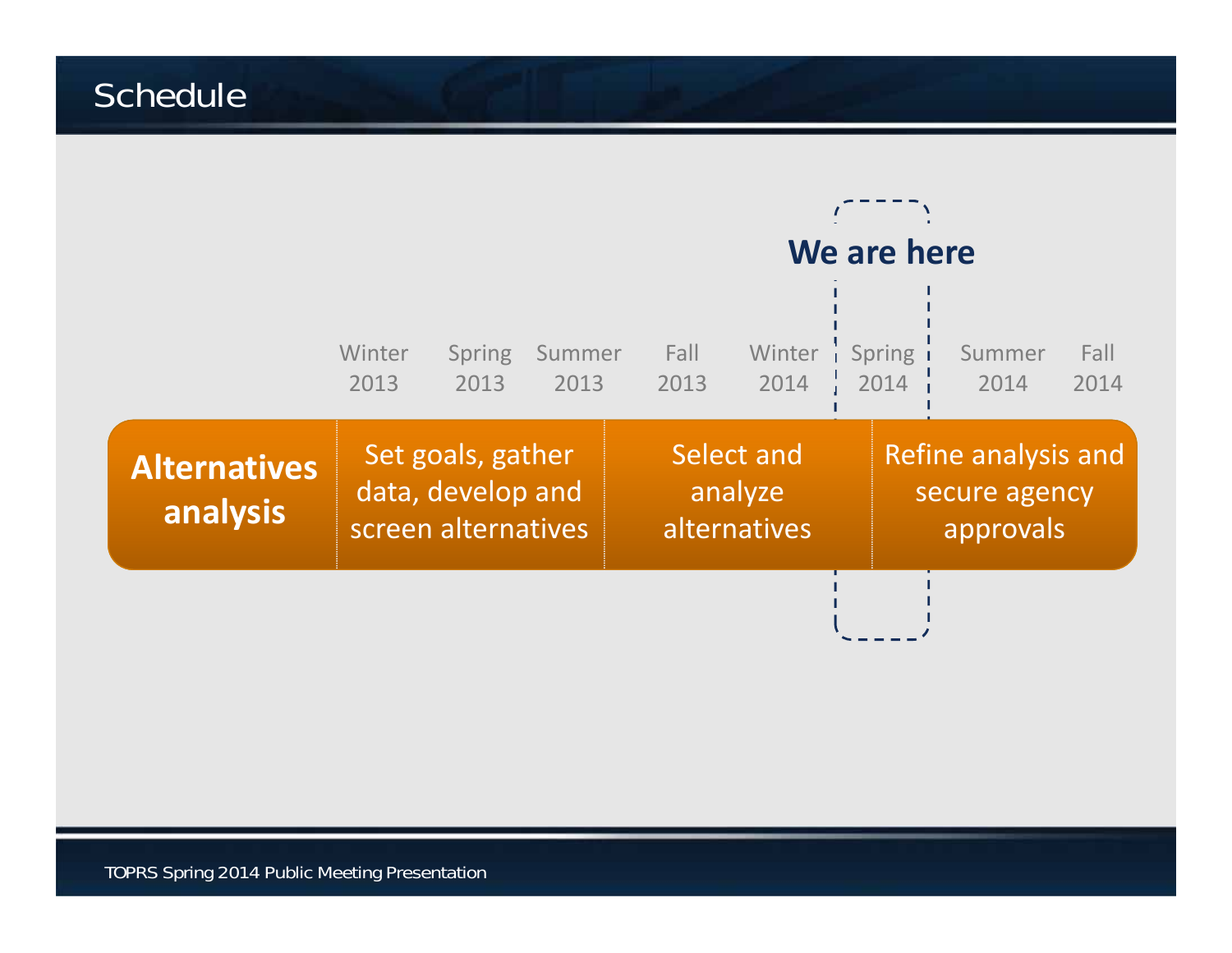# A big question about our process

These questions *will be* answered through the study:

- **Is improved passenger rail a** good idea?
- What kind of passenger rail service is feasible?
- What are the costs, impacts, and benefits of passenger rail service?
- What cities would be served by passenger rail?

These questions *will not* be answered through the study:

- Where would new rail be constructed?
- What would the impacts be to specific properties?
- When would new service be available?
- Exactly where would stations be located?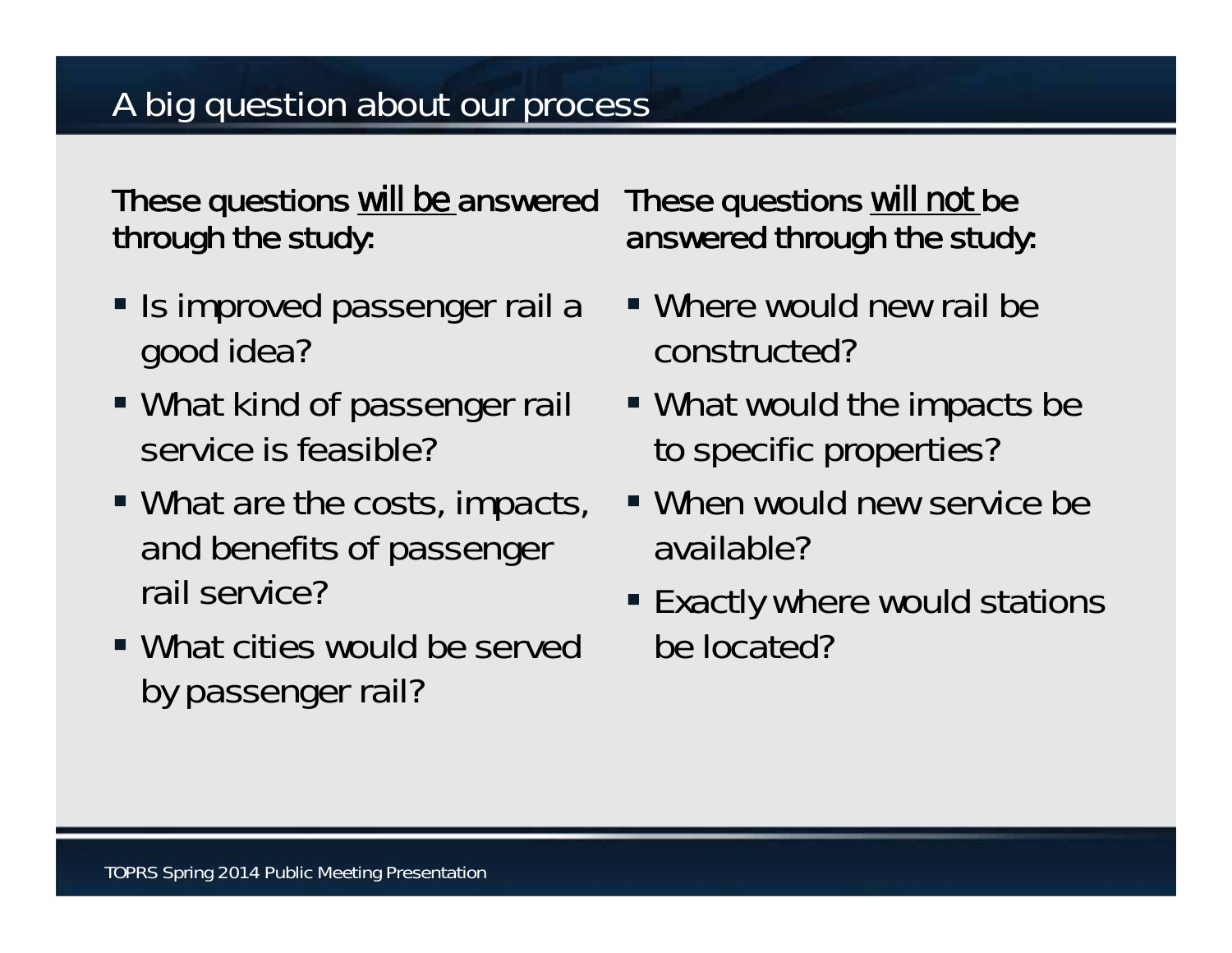# ALTERNATIVES FOR ANALYSIS

All sections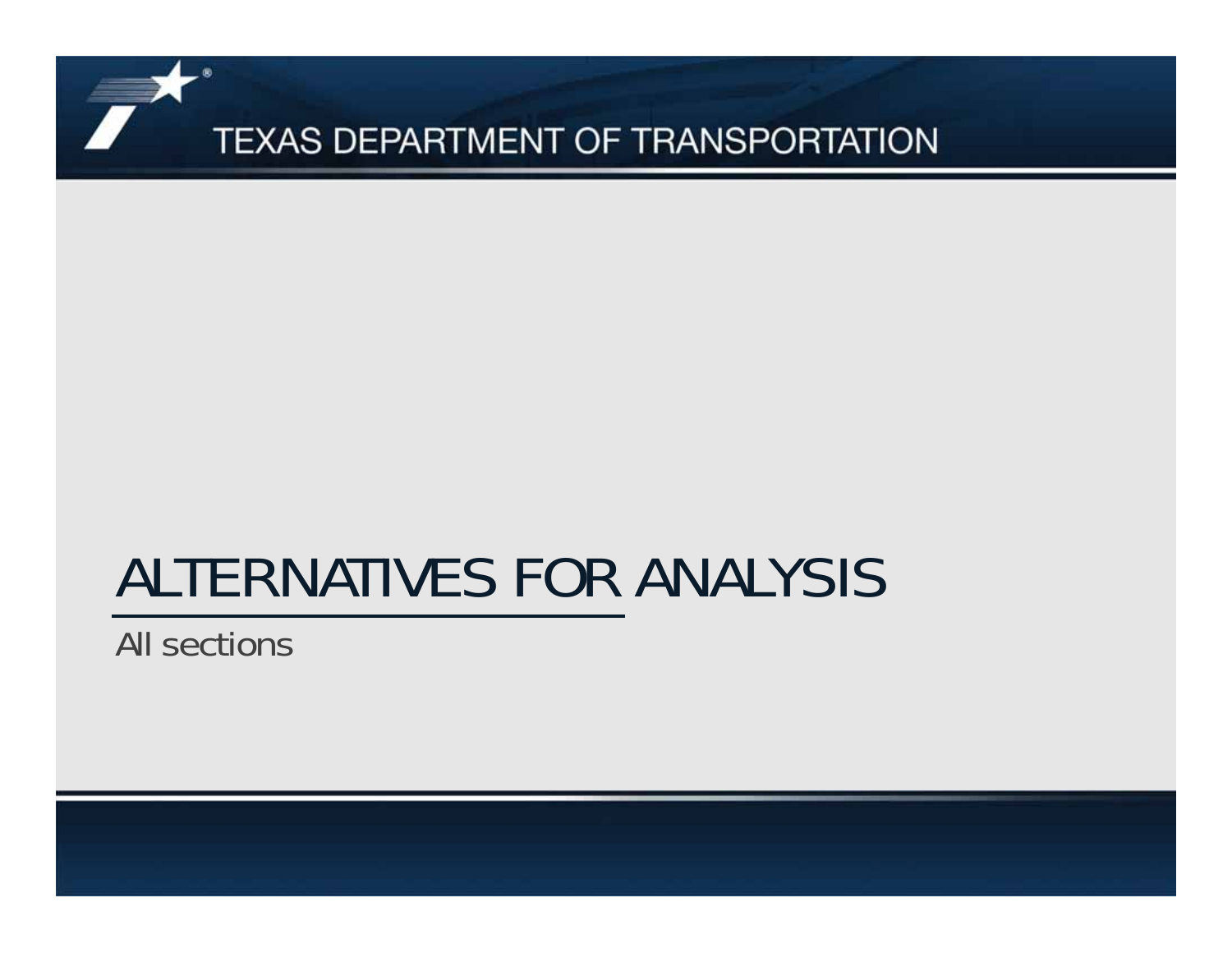# Different kinds of service

|                                                              | <b>Speed (miles</b><br>per hour) | <b>Stops/frequency</b>                             |
|--------------------------------------------------------------|----------------------------------|----------------------------------------------------|
| <b>Conventional rail</b><br>(mostly uses<br>existing tracks) | Maximum:<br>70-90 mph            | Stops 15 to 60 miles apart                         |
|                                                              | Average:<br>$45-60$ mph          | 3-6 trains/day each<br>direction (no more than 12) |
| <b>Higher speed rail</b><br>(some<br>dedicated               | Maximum:<br>110-125 mph          | Stops 30 to 90 miles apart                         |
| tracks)                                                      | Average:<br>70-85 mph            | 4-8 trains/day each<br>direction (as many as 12)   |
| High speed rail<br>(fully)<br>dedicated                      | Maximum:<br>165-220 mph          | Stops 50 to 100+ miles<br>apart                    |
| tracks)                                                      | Average:<br>100-140 mph          | 12-24 trains/day each<br>direction                 |

**Common Attributes:** Single or double deck trains, stations with parking, operation on existing or dedicated tracks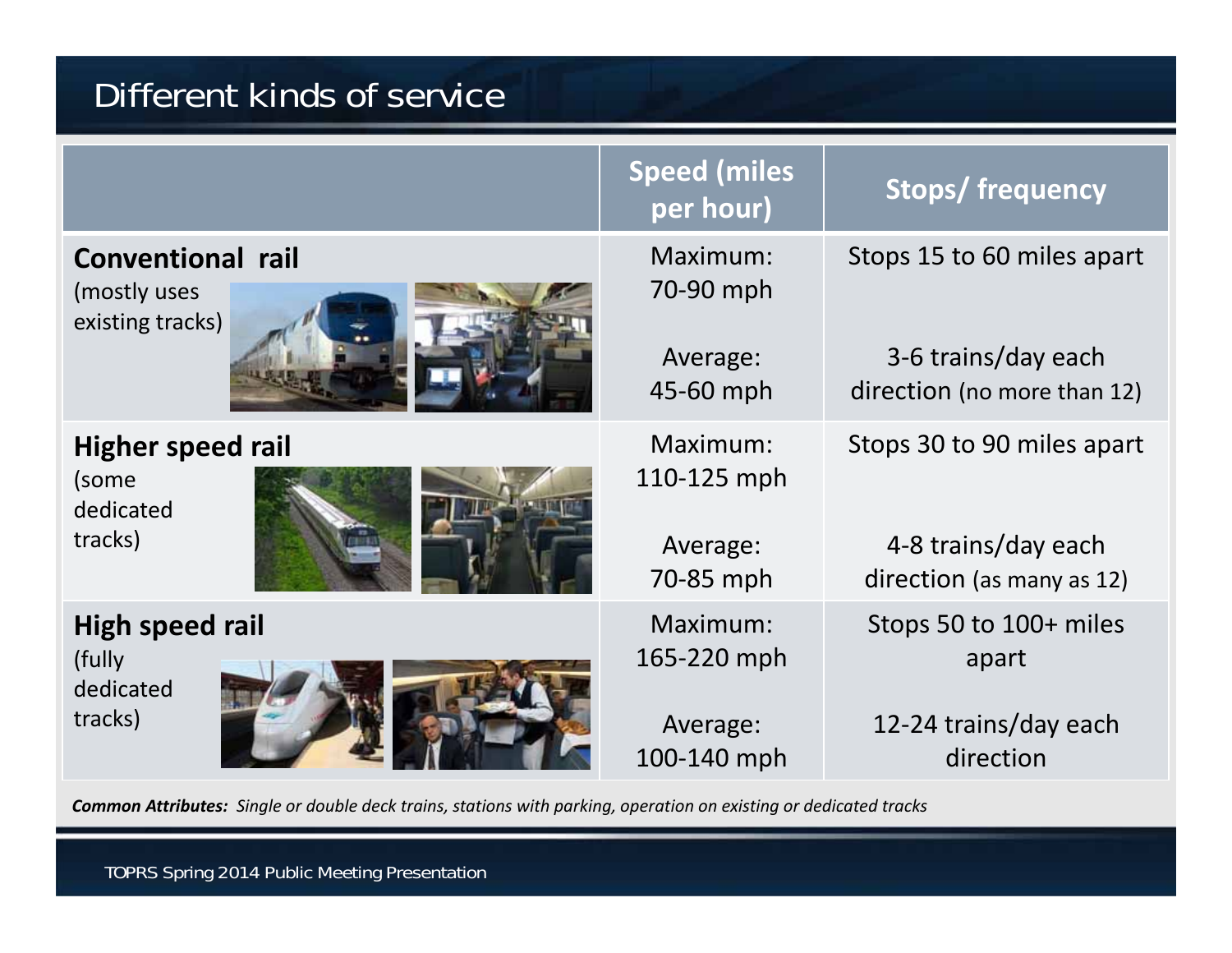#### Recommended northern section route alternative

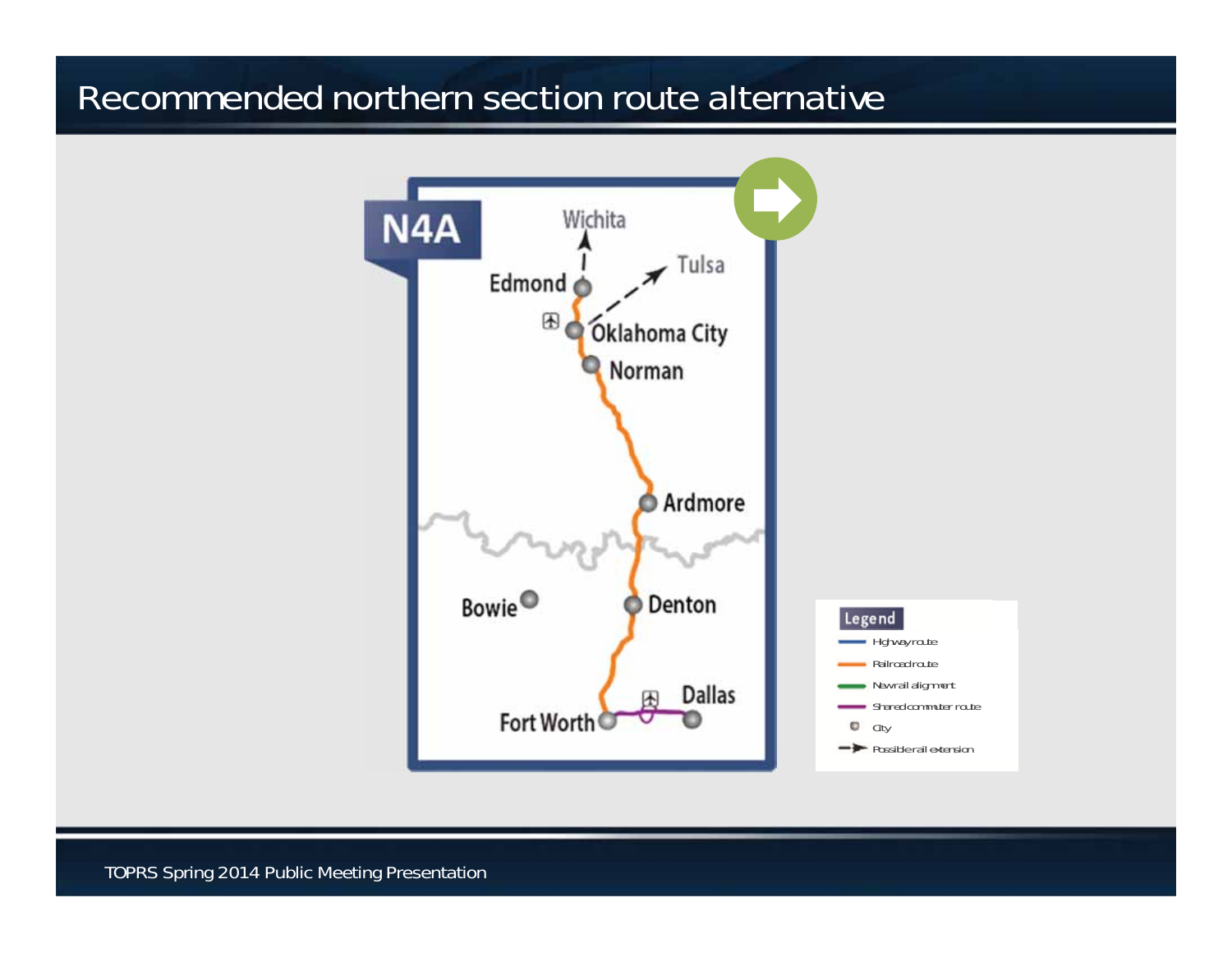# What could Metroplex train service look like?

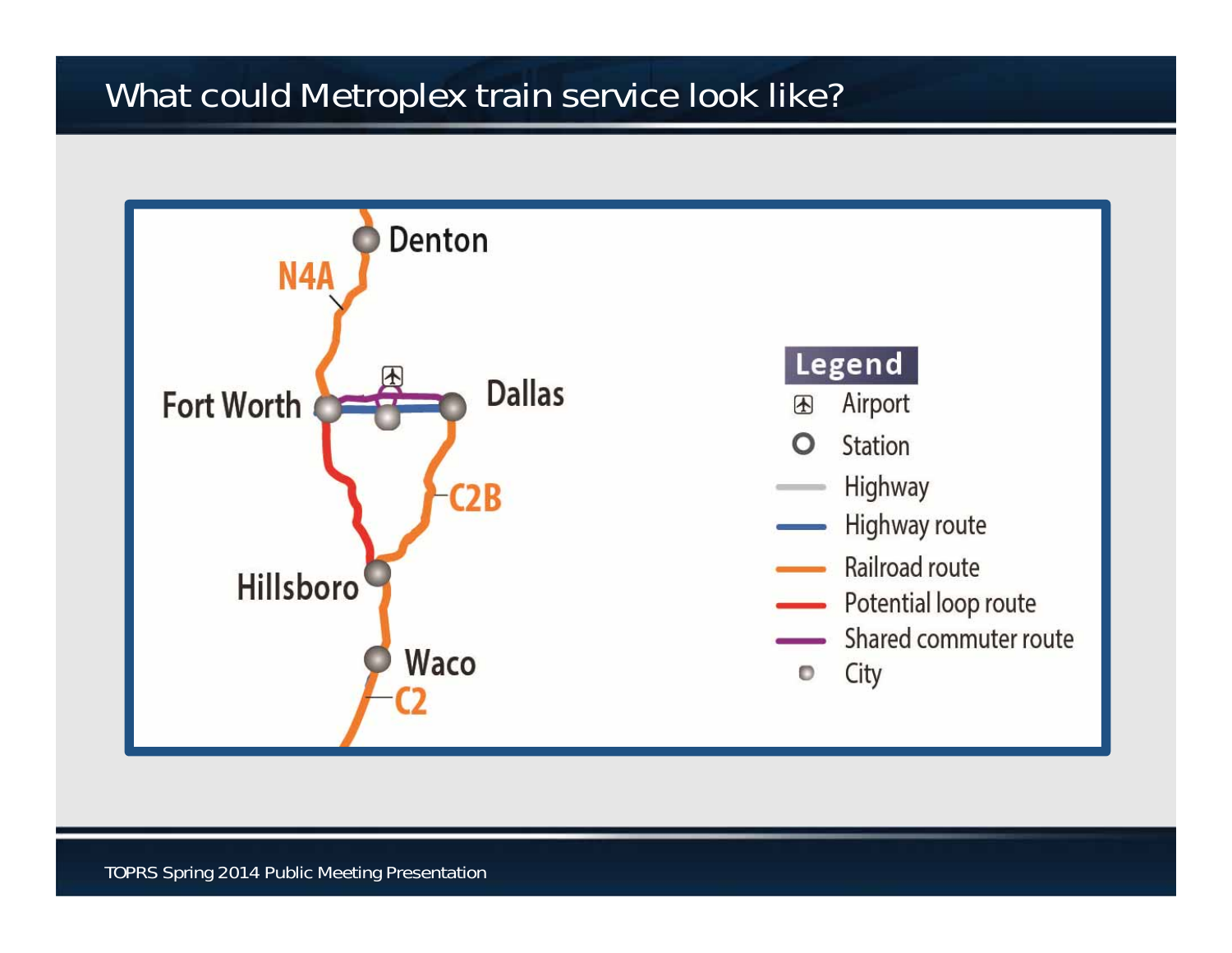#### Recommended central section route alternatives

**Dallas** 

Waco

Temple

Taylor





TOPRS Spring 2014 Public Meeting Presentation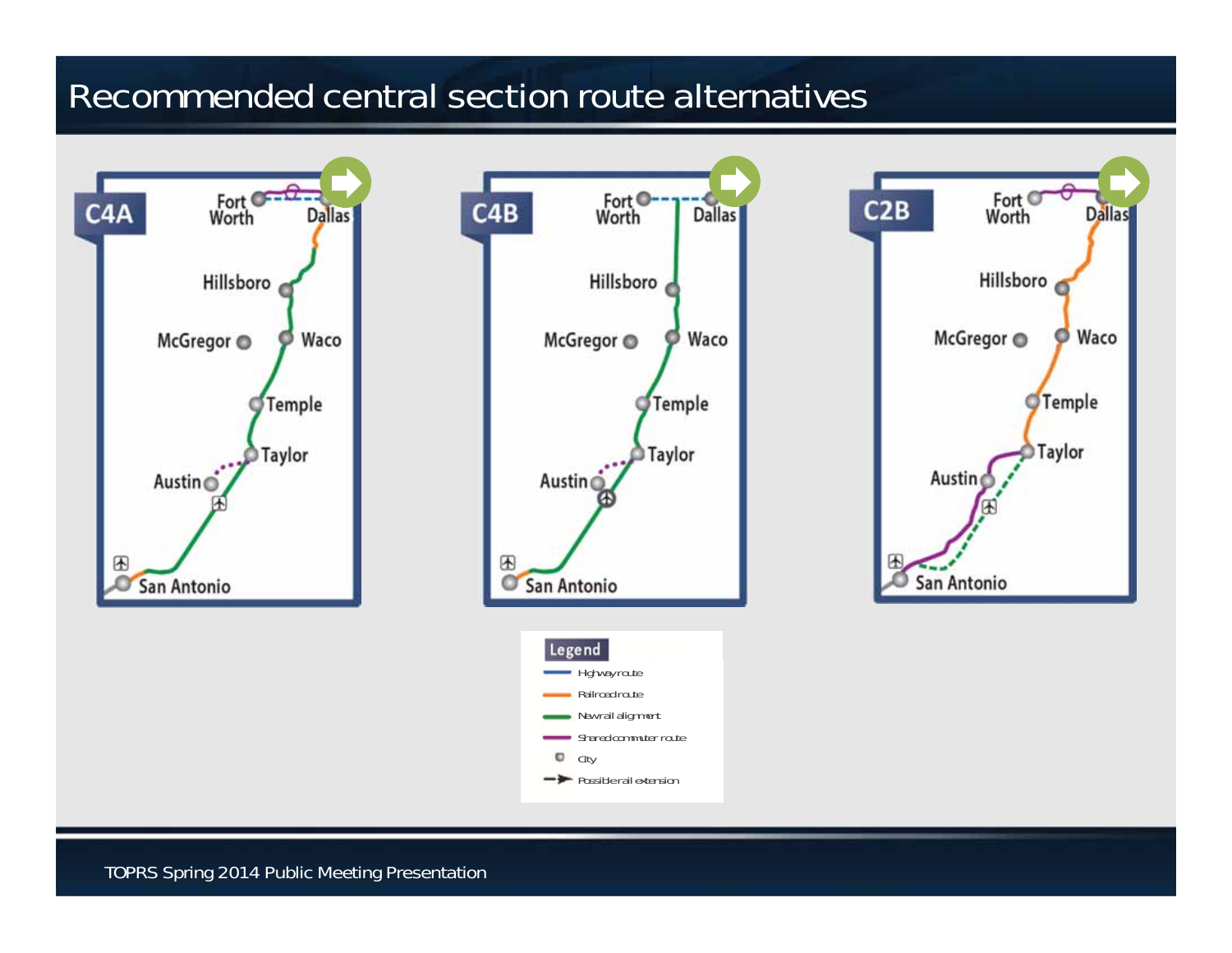#### Recommended southern section route alternatives

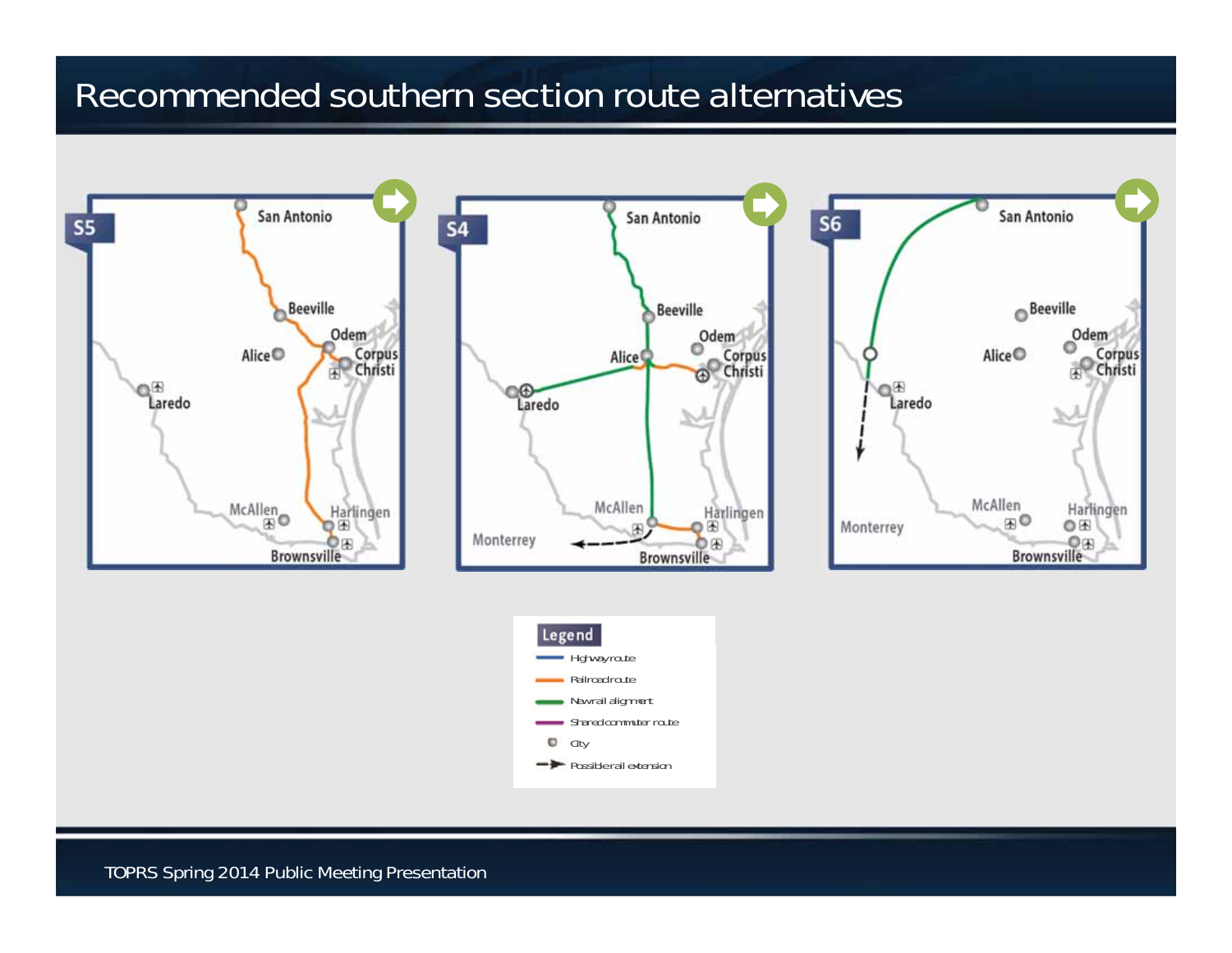# NEXT STEPS

Spring 2014

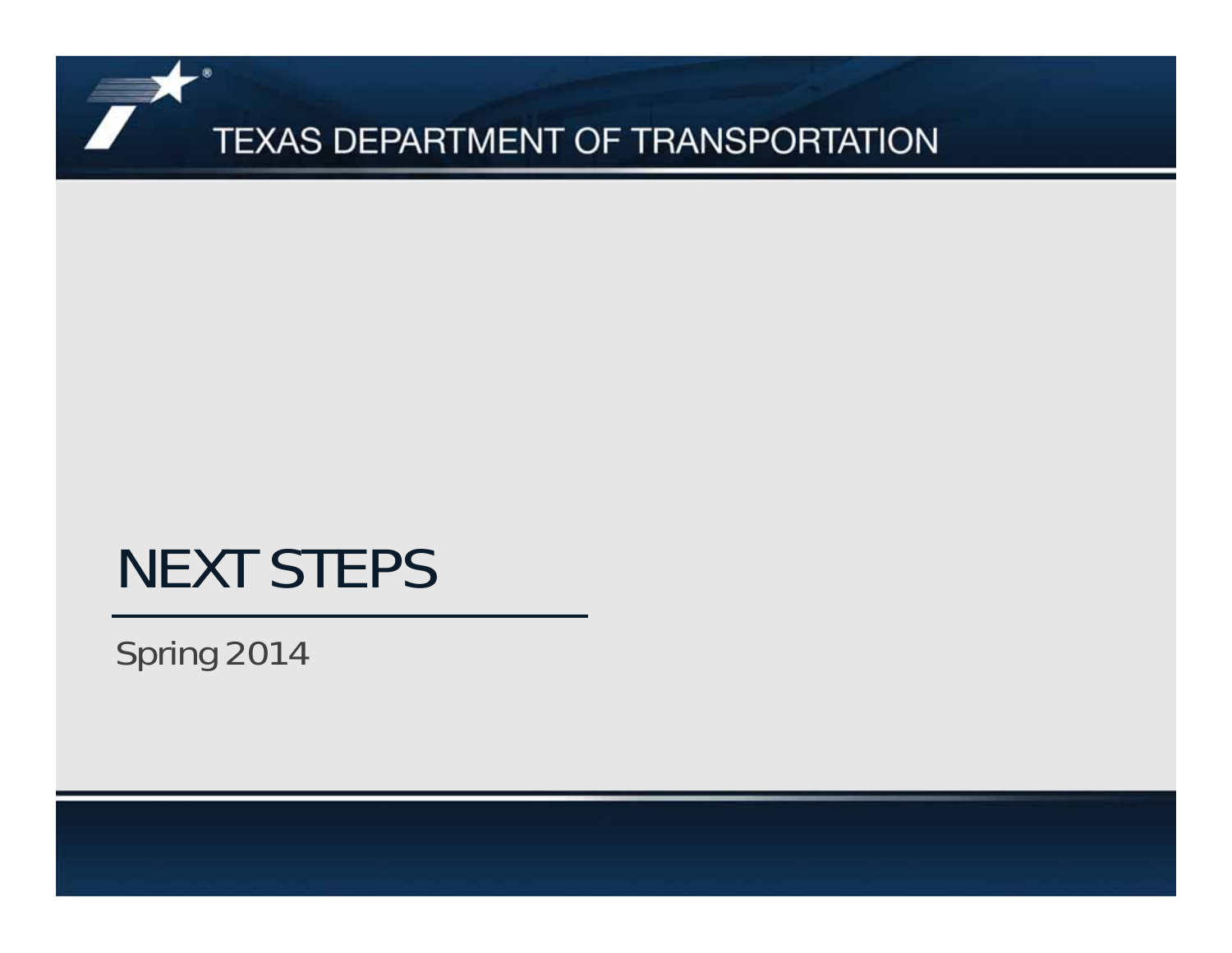## Next steps and your input

- **Prepare draft environmental impact statement** 
	- –Project team will conduct detailed environmental analysis
	- – Plan to review and comment on the draft environmental impact statement in fall 2014